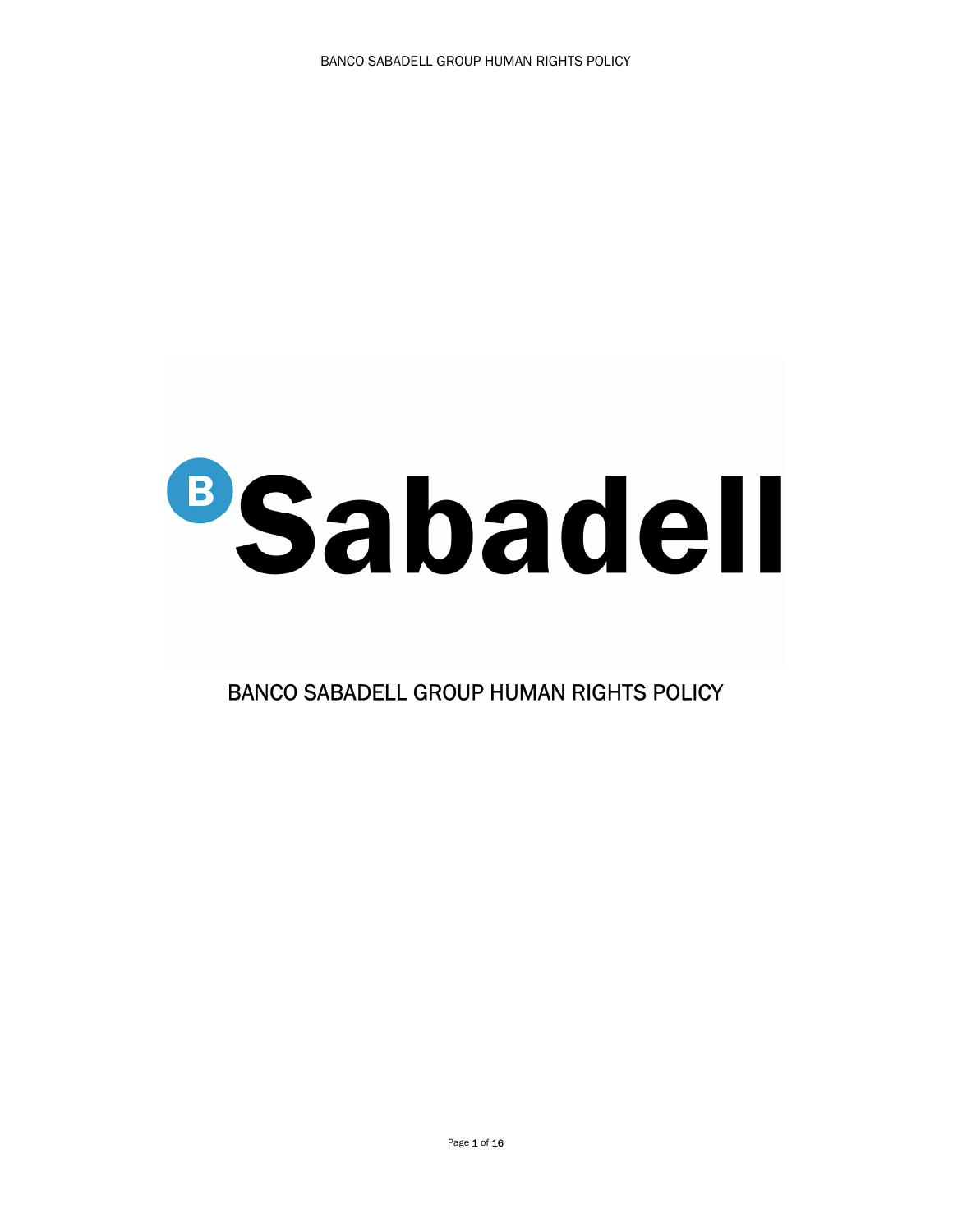## **CONTENTS**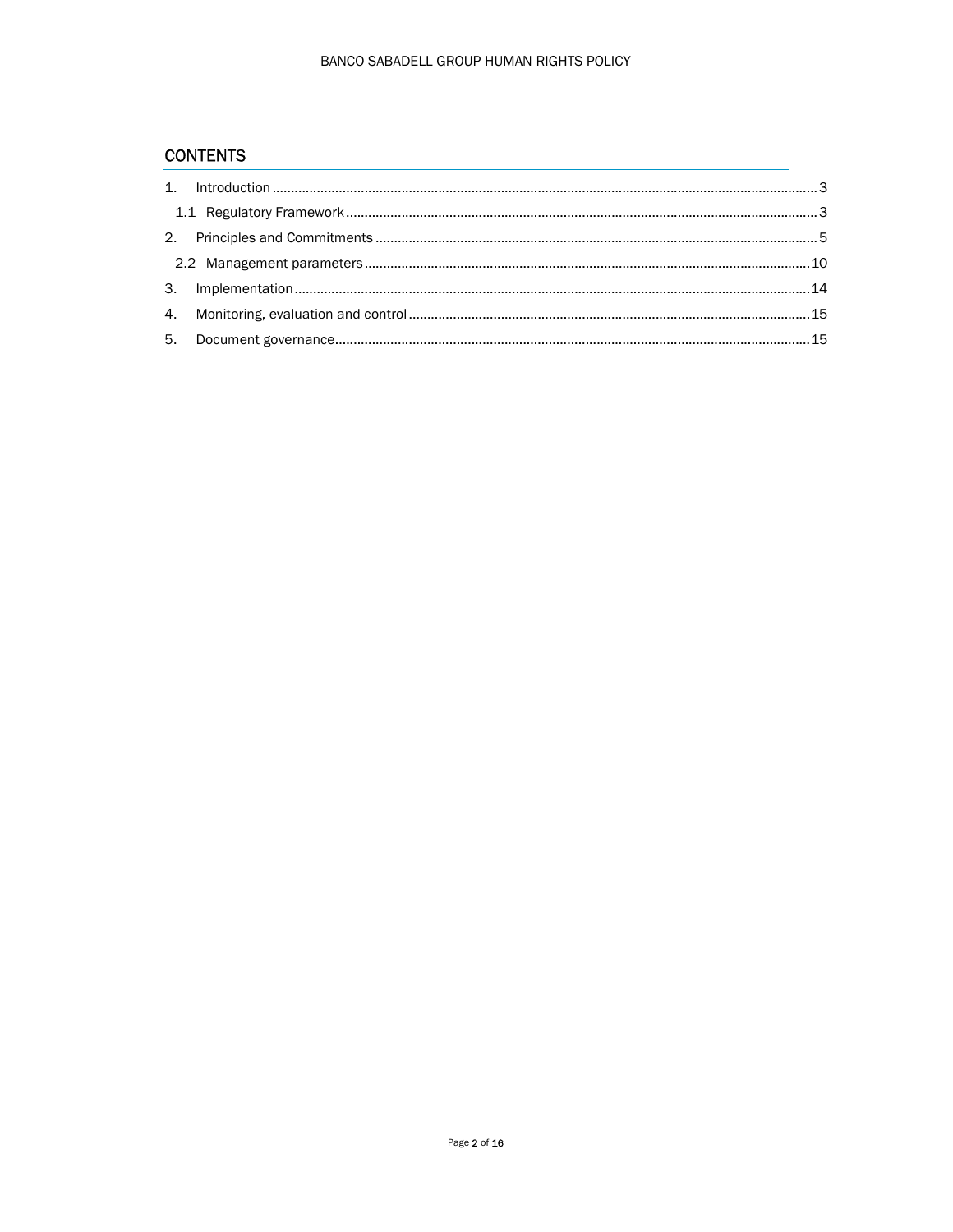### 1. Introduction

This document is an extract from the Human Rights Policy of the Banco Sabadell Group (hereinafter, "the Group"), through which the performance of the activities carried out by the Group is defined. It also covers its explicit commitment to the respect, support and protection of human rights in its internal and external relations with all its stakeholders within the environment in which it operates, and for this purpose, assuming the commitments set forth in the highest internationally recognised standards.

For the Banco Sabadell Group, respect for human rights is an integral part of its values, and a standard of action in carrying out its business activity legitimately in each of the companies that make up the Group in the territories in which it is present; all of which are in geographical areas that have laws and jurisprudence to ensure compliance with these rights.

The aim of this policy is to establish the basic principles of action in the field of human rights which the Group uses as a basis and which guide the relationships that the Group establishes with its employees, customers, suppliers and other business partners, as well as the environment in which it operates, and for this purpose, the basis of its commitment, among others, is the Universal Declaration of Human Rights, the Guiding Principles on Business and Human Rights, the ten principles of the United Nations Global Compact, the International Labour Organisation Declaration and the Equator Principles, as well as the United Nations Principles for Responsible Banking and Investment.

This Policy is complemented by the Code of Conduct, the Supplier Code of Conduct and other policies established by the Group, such as the Sustainability Policy, the Outsourcing Policy, the Remuneration Policy, the Anti-Corruption Policy and the Anti-Money Laundering and Countering the Financing of Terrorism Policy, among others.

### 1.1 Regulatory Framework

This document sets out Banco Sabadell's commitment to human rights and establishes the principles that inspire its responsibility; assuming the application of the content of the main international declarations for this purpose, as well as respect for all internationally recognised rights, which are set forth in the following initiatives and commitments, among which the following can be highlighted:

- The Universal Declaration of Human Rights, proclaimed by the General Assembly of the United Nations on 10 December 1948
- The Convention for the Protection of Human Rights and Fundamental Freedoms
- The International Convention on the Rights of the Child
- The International Convention on the Elimination of All Forms of Racial Discrimination
- The Convention on the Elimination of All Forms of Discrimination Against Women
- The Convention on the Rights of Persons with Disabilities
- The Convention against Torture and Other Cruel, Inhuman or Degrading Treatment or Punishment
- The European Social Charter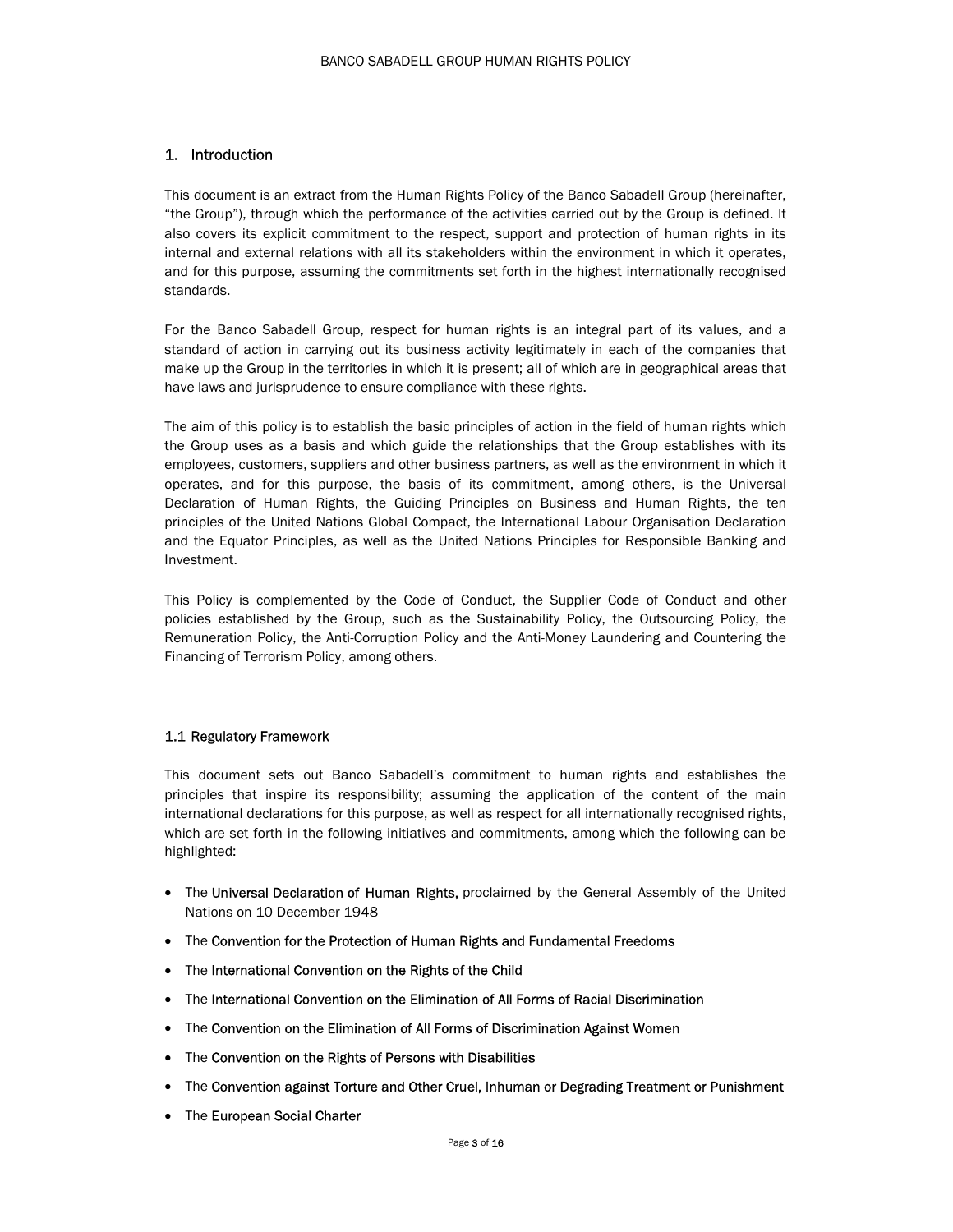- The Charter of Fundamental Rights of the European Union
- Regulation (EU) 2016/679 of the European Parliament and of the Council on the protection of natural persons with regard to the processing of personal data and on the free movement of such data and its repealing Directive 95/46/EC of April 2016
- Law 11/2018, of 28 December, amending the Commercial Code, the consolidated text of the Corporate Enterprises Act approved by Royal Legislative Decree 1/2010, of 2 July, and Law 22/2015, of 20 July, on Auditing of Accounts, on non-financial information and diversity (hereinafter, Law 11/2018 on non-financial information and diversity), which transposes Directive 2014/95/EU of the European Parliament and of the Council amending Directive 2013/34/EU on the disclosure of non-financial information and information on diversity by certain large undertakings and groups
- The General Disability Act (LGD in its Spanish initials) (Royal Legislative Decree 1/2013)
- The Spanish Constitution (Title I.- Fundamental Rights and Duties)
- The United Nations International Bill of Human Rights, comprising the Universal Declaration of Human Rights proclaimed by the United Nations General Assembly, and the International Covenant on Economic, Social and Cultural Rights
- The International Labour Organisation (ILO) Declaration on Fundamental Principles and Rights at Work and the eight fundamental conventions identified in it
- The United Nations Guiding Principles on Business and Human Rights, adopted in 2011
- The International Covenant on Civil and Political Rights
- The OECD Guidelines for Multinational Enterprises
- The United Nations Global Compact, which the Bank signed in February 2005 in relation to human rights, labour, environment and anti-corruption
- The United Nations Principles for Socially Responsible Investment (UN-PRI), which several of the Bank's investees and subsidiaries have adhered to
- The United Nations Environment Programme Finance Initiative (UNEP-FI) Principles for Responsible Banking, of which it has been a founding partner since 2019, by committing to strategically align its business with the Sustainable Development Goals
- The 2030 Agenda for Sustainable Development
- The International Finance Corporation's Equator Principles (Signatory in 2011)
- Initiative promoted by the Adecco Foundation and the Spanish Confederation of Employers' Organisations (CEOE in its Spanish initials) "CEO for Diversity" (Signatory in 2019)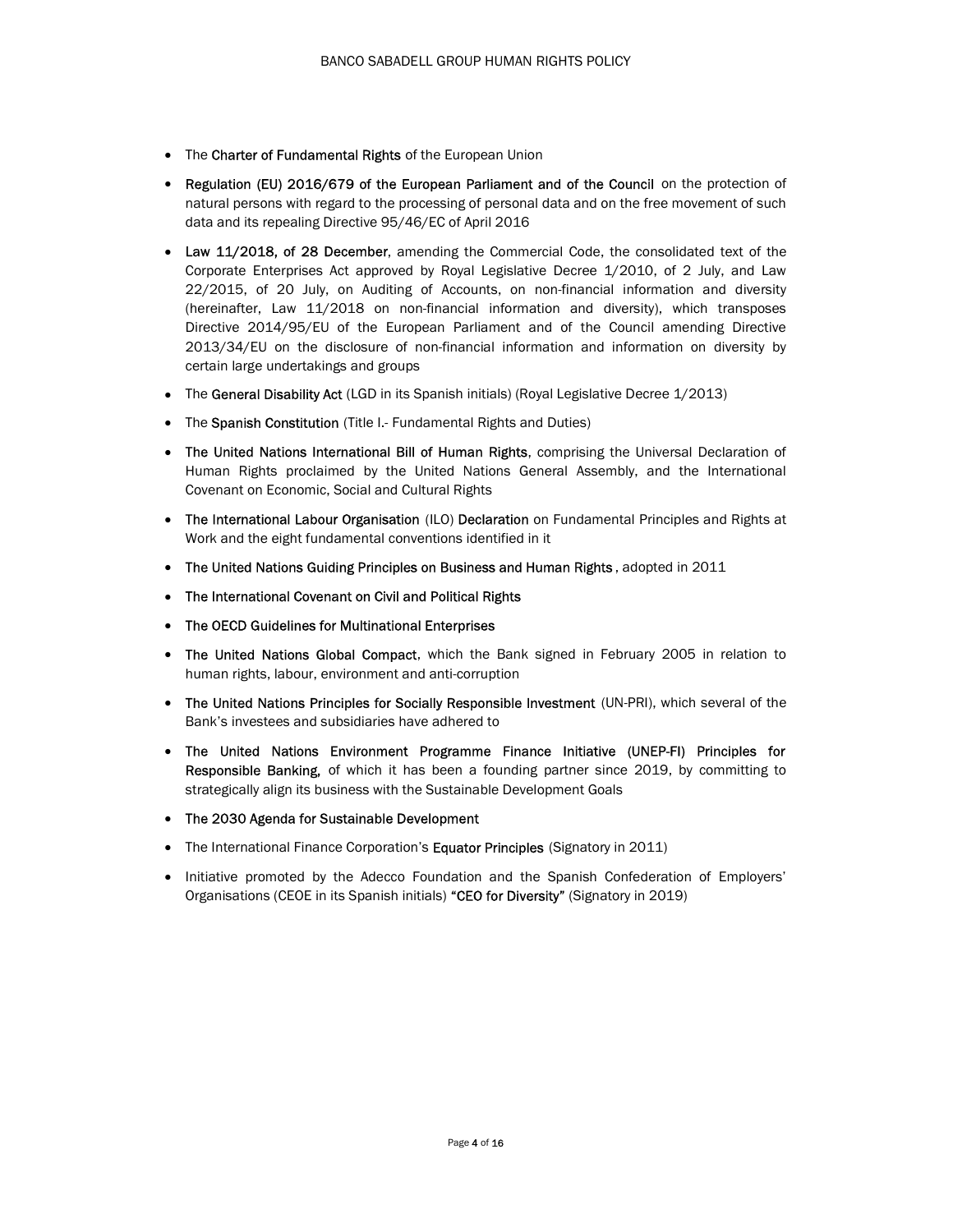### 2. Principles and Commitments

Through this Policy, the Banco Sabadell Group defines a series of principles with the aim of supporting and respecting the protection of internationally recognised human rights within its sphere of influence, taking into account the relationship that the Group maintains with its different stakeholders: employees, customers, suppliers and the communities or environment in which it carries out its business and activities.

Figure 1. Principles arranged by stakeholders

- 
- 
- exploitation<br>Occupational health and safety
- 
- 
- 
- the financing of terrorism



### 2.1.1 In relation to its employees:

### Diversity, equal opportunities and inclusion

Diversity and equal opportunities are promoted in the Group, both among its staff and within the Board of Directors of its parent company as well as its subsidiaries.

The Group also encourages the integration of people with functional diversity in the workplace, through direct contracting or through alliances with organisations of good standing specialising in this field, thus eliminating the possibility of discrimination in employment and occupation, and generating equitable environments.

Moreover, and in order to ensure equal opportunities in the professional environment, the Group promotes flexible working practices that allow its employees to balance their working life with their personal and family circumstances.

### Fair and dignified treatment

The Group acts with respect towards its employees, considering their dignity and fundamental values, ensuring non-discrimination for any reason of gender, race, age, marital status, ethnic origin, nationality, religion, sexual orientation, political opinion, functional diversity or any other circumstance; aligning itself with the principles, obligations and duties contained in the BANCO SABADELL GROUP CODE OF CONDUCT. In this regard, no form of any possible harassment, abuse, intimidation or violence towards staff, whether sexual, physical or mental, is tolerated.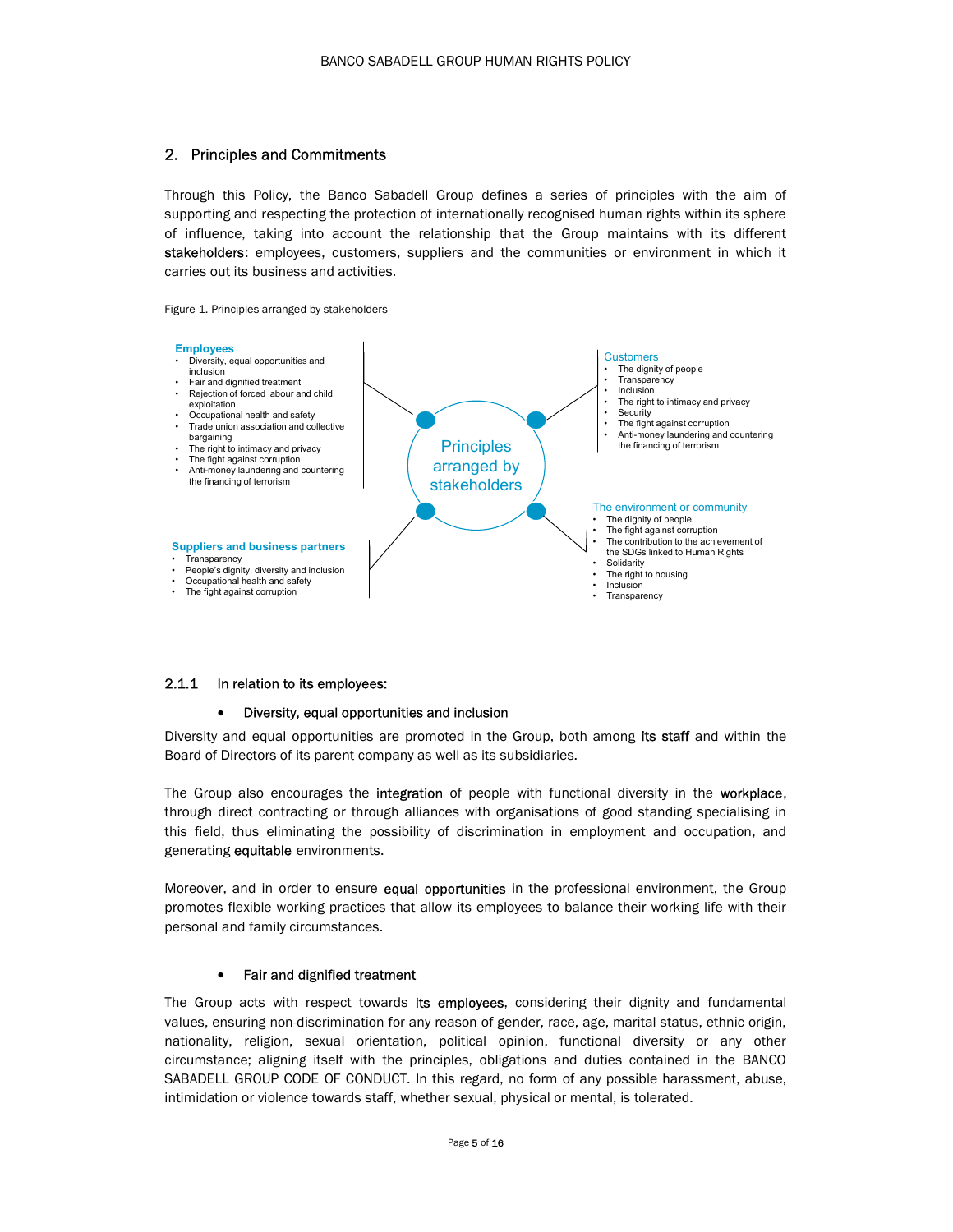The Group promotes fair treatment in its internal selection, management, promotion and remuneration processes as well as in the development of its staff, which are based on promoting competitive remuneration in accordance with the Group's REMUNERATION POLICY, and the professional promotion of all the people who work in the group, based on criteria of merit, encouraging the attraction, development and retention of talent through a range of training to be able to cater for the various profiles and groups.

### Rejection of forced labour and child exploitation

The Banco Sabadell Group rejects all forms of forced and child labour, thus respecting the provisions set forth in the International Labour Organisation (ILO) Convention and the established minimum legal working age.

### Occupational health and safety

The Group is committed to promoting the health and safety of its employees in the workplace, taking all the applicable preventive measures in the matter of occupational safety and risk prevention available to them, as well as ensuring that they carry out their activities under the necessary safety conditions.

All employees must follow the published health and safety rules, and it is an objective of the Group to promote their well-being by constantly improving working conditions and physical facilities, ensuring a dignified working environment both in the physical facilities as well as online environments.

### • Trade union association and collective bargaining

The Group respects and guarantees the fundamental right of its **employees** to form and join trade unions or other representative bodies as well as having freedom of opinion.

It also guarantees the basic right of collective bargaining for all of its employees, in accordance with the applicable law in the countries in which it operates.

### The right to intimacy and privacy

The Group respects the right to intimacy and data privacy and, for this purpose, it promotes practices that ensure compliance with the regulations governing the use of personal and digital data to guarantee its **employees'** right to privacy.

### The fight against corruption

The Group is firmly committed to displaying conduct that respects ethical norms and standards and, in particular, ratifies its firm commitment to the fight against corruption in its different forms, including extortion and bribery, as set forth in the BANCO SABADELL GROUP ANTI-CORRUPTION POLICY, supported, among other measures, by the adoption of a specific anti-corruption programme within the Criminal Responsibility Prevention Programme in each of the companies within the Group as applicable, as well as training and awareness programmes for their group of employees.

### Anti-money laundering and countering the financing of terrorism

In carrying out their activities, the employees of the Banco Sabadell Group are committed to the antimoney laundering and countering the financing of terrorism, in accordance with the policy specifically developed by the Group, the BANCO SABADELL GROUP ANTI-MONEY LAUNDERING AND COUNTERING THE FINANCING OF TERRORISM POLICY; as well as the prohibition to perform certain transactions with entities or individuals affected by sanctions or restrictive measures agreed by any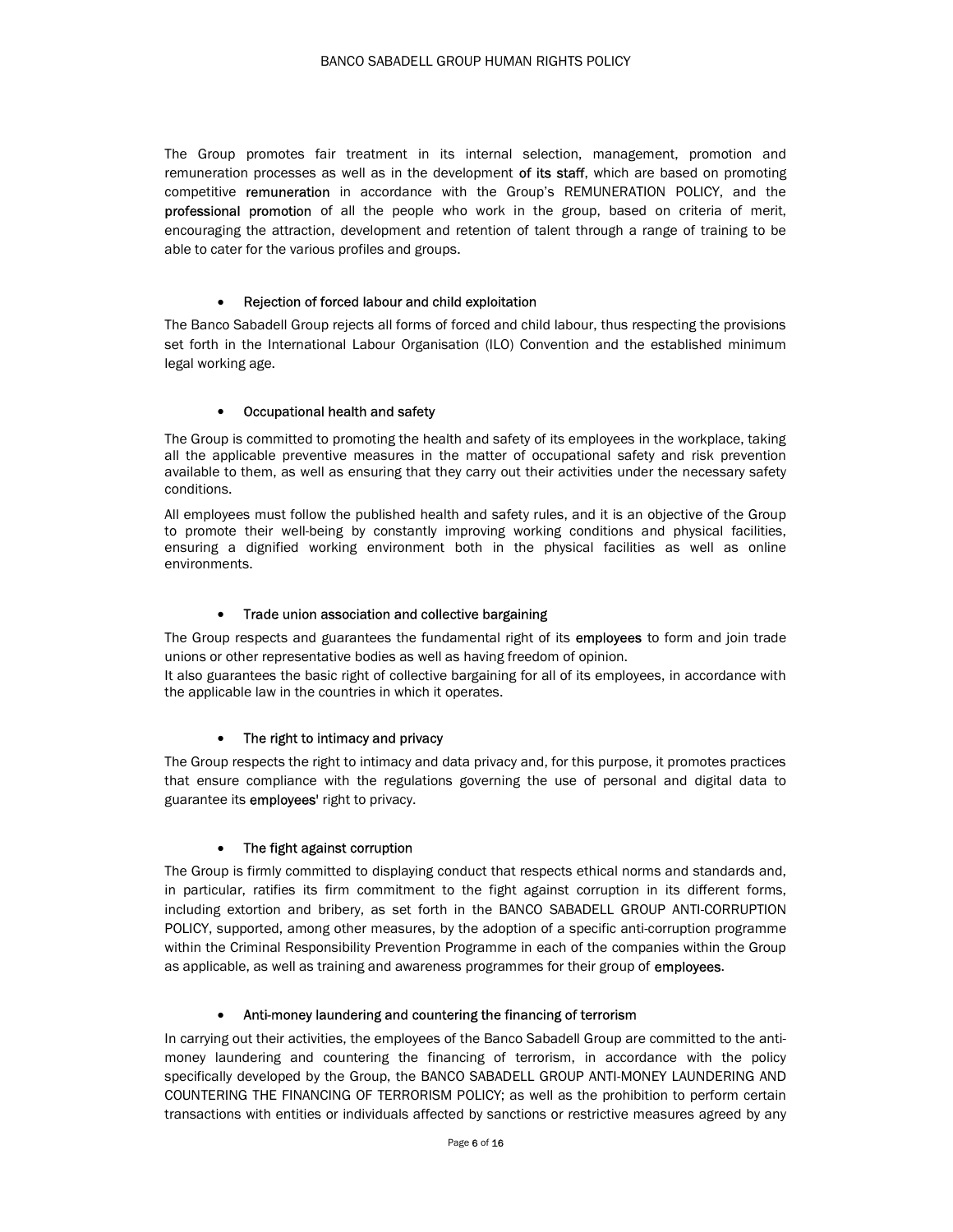national or international legal enforcement body, in line with the culture of regulatory compliance that characterises the Group, supported, among others, by the annual training plan provided to its employees on this matter.

### 2.1.2 In relation to its customers:

### The dignity of people

The Group acts with respect and diligence towards its customers, taking into account their dignity and fundamental values, and ensuring non-discrimination for any reason of gender, race, age, marital status, ethnic origin, nationality, religion, sexual orientation, political opinion, functional diversity, or any other circumstance; aligning itself with the principles, obligations and duties contained in the BANCO SABADELL GROUP CODE OF CONDUCT.

### • Transparency

The Group promotes transparency of information and responsible communication regarding its financial products and/or services, gearing them to the needs and circumstances of its customers and facilitating the understanding of their terms and conditions, risks and costs, thus promoting clear, balanced and transparent communication with regard to the said products and/or services.

The Group strives to respect the commitments acquired with its customers, publishing any possible modification in verbal and/or written agreements in good time, promoting transparency in the professional relationship and conducting itself with integrity.

### • Inclusion

The Group promotes the inclusion of its customers by offering products and services that contribute to a positive impact through responsible business, such as social housing management and financial inclusion, through digitalisation and financial literacy programmes.

The Bank is also committed to the CODE OF GOOD BANKING PRACTICES, in order to limit the effects of customers over indebtedness and thus enable the financial inclusion of debtors at risk of social exclusion.

In addition, with the aim of tackling the housing problem and possible social exclusion, a social rental management model has been developed, which seeks to provide an answer to the housing issue and improve the socio-economic situation of its vulnerable mortgage customers.

### The right to intimacy and privacy

The Group ensures regulatory compliance in the use and processing of personal data in all the geographical areas in which it operates, with the intention of guaranteeing the right to data protection, the honour and privacy of its customers, and the confidentiality of their data; including people who the Group has relationships with and those who, even though they may not be customers, the Group has access to their data in order to carry out its activity at any given time.

### **Security**

The Group respects the applicable legislation in the field of Security, with the improvement of the physical facilities, the development of measures in the field of physical, banking, computer and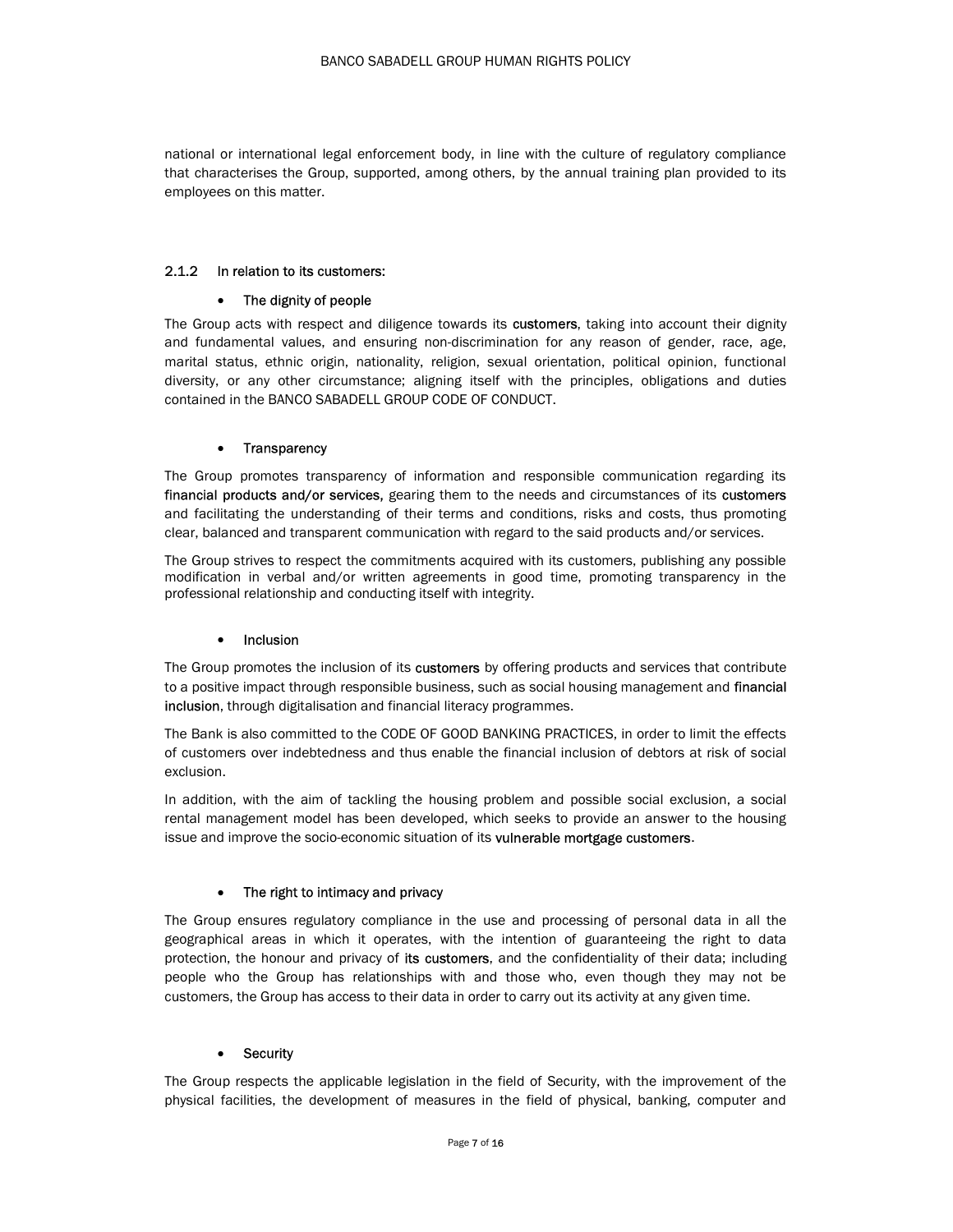digital security that guarantee its customers' right to security being a permanent objective, as reflected in the BANCO SABADELL GROUP INFORMATION SYSTEMS SECURITY POLICY.

### The fight against corruption

The Group is committed to the fight against corruption of any kind, practice or form, including extortion and bribery; an explicit commitment made through its signing of the ten principles of the United Nations Global Compact, and which is set forth in the BANCO SABADELL GROUP ANTI-CORRUPTION POLICY.

### Anti-money laundering and countering the financing of terrorism

The Banco Sabadell Group is committed to this fight, and in this regard, in its operations with its customers, it complies with the obligations imposed on the prevention of money laundering and the financing of terrorism, as developed in the BANCO SABADELL GROUP ANTI-MONEY LAUNDERING AND THE FINANCING OF TERRORISM POLICY and certain operations are limited to countries and people affected by international sanctions.

### 2.1.3 In relation to suppliers or other business partners:

### • Transparency

In the supplier **tendering** process, the Group facilitates maximum transparency, providing all participants with accurate information and giving opportunities to alternative suppliers; this process is carried out in accordance with the GROUP'S CODE OF CONDUCT, available on the Group's website and, therefore, publicly accessible, together with the BANCO SABADELL GROUP CODE OF CONDUCT FOR SUPPLIERS, thus ensuring that suppliers are aware of and/or can consult them at any time during the process.

In addition, commercial relationships between the Banco Sabadell Group and contracted suppliers must be fully transparent, in accordance with the provisions of the related policy.

### People's dignity, diversity and inclusion

The Banco Sabadell Group demands a commitment to socially responsible practices and respect for human rights from its suppliers in the exercising of their business activity, including the dignity of people and their most fundamental values, rejecting any form of forced labour or exploitation, and promoting the contracting of its employees without any discrimination, in a working environment in which diversity and inclusion are promoted.

### Occupational health and safety

The Group encourages its suppliers to contract their **employees** in accordance with applicable labour legislation, ensuring a healthy and safe working environment, respecting labour agreements and other legal provisions, and ensuring a working environment free from harassment, abuse, intimidation or violence.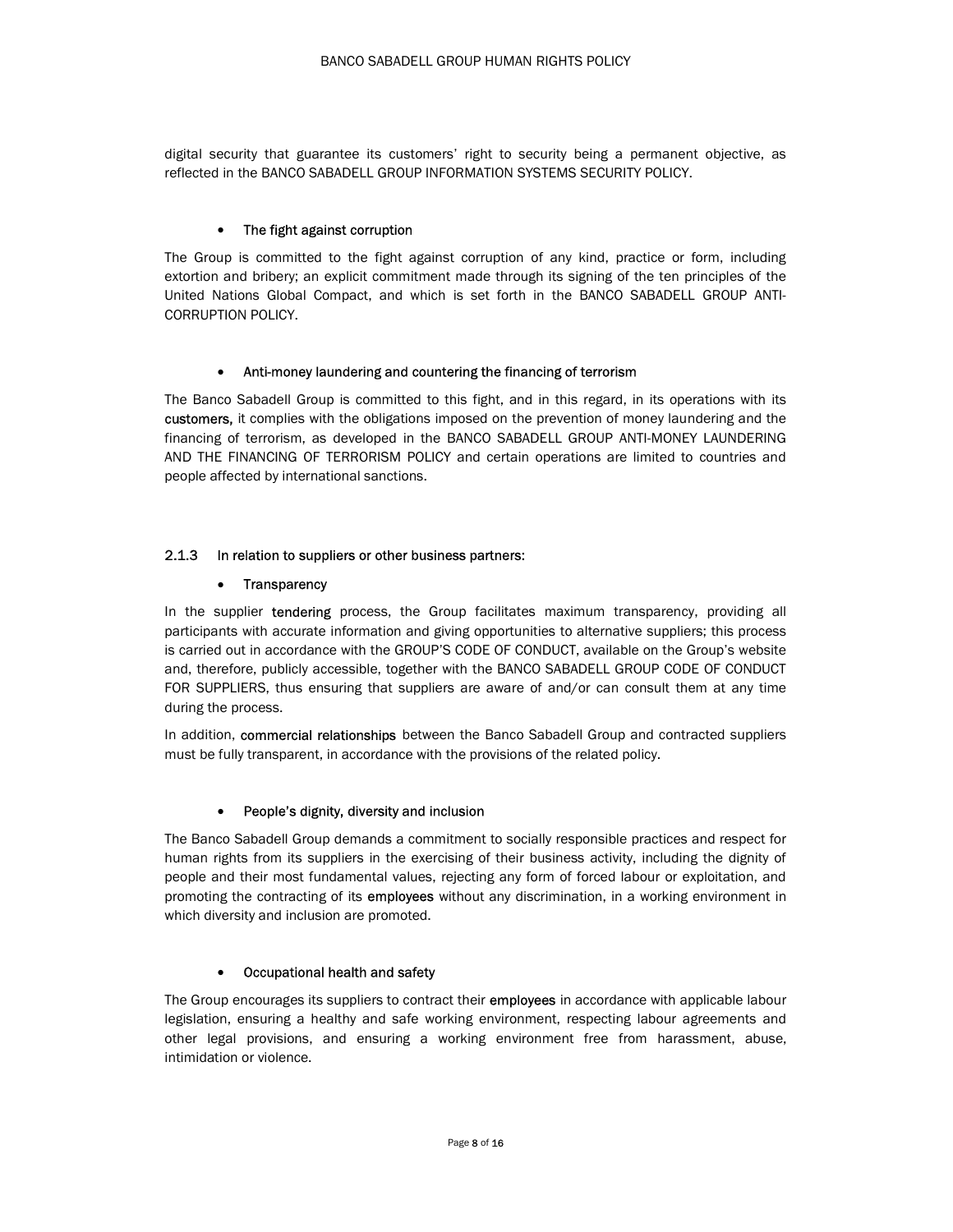### The fight against corruption

The Group seeks to ensure conduct showing an absolute rejection against any practice of corruption, including extortion and bribery from its contracted suppliers, in all its geographical areas; thereby ratifying its commitment in this matter for all its stakeholders; which was made explicit in the signing of the ten principles of the United Nations Global Compact as reflected in the BANCO SABADELL GROUP ANTI-CORRUPTION POLICY.

### 2.1.4 In relation to the environment or community in which the Banco Sabadell Group operates:

### The dignity of people

The Group acts with respect for **people**, taking into account their dignity and fundamental values, and promotes an environment of strict respect, defence and promotion of internationally recognised human rights in the communities in which it is present.

### The fight against corruption

geographical areas in which it is present.

The Group prohibits any type of conduct, practice or form of corruption, expressly forbidding any action of this nature, as set forth in the BANCO SABADELL GROUP ANTI-CORRUPTION POLICY. As a signatory to the ten principles of the United Nations Global Compact, it is explicitly committed to fighting corruption in its different forms, including extortion and bribery, prohibiting any such conduct in any contact that the Group establishes with the community with which it interacts, and in all the

### Contributing to the achievement of the UN Sustainable Development Goals (SDGs) linked to fundamental human rights

As part of its commitment to achieving the SDGs defined in its strategy, the Group contributes to positively impacting the related fundamental human rights through the development of specific programmes and initiatives, such as those related to quality education (SDG 4), the eradication of poverty (SDG 1), health and well-being (SDG 3), decent work and economic growth (SDG 8), gender equality (SDG 5) and the reduction of inequalities (SDG 10).

### **•** Solidarity

The Group is committed to the development of societies in which it is present and promotes its collaboration in various solidarity projects through direct donations, taking into account the limits established in the BANCO SABADELL GROUP ANTI-CORRUPTION POLICY, and/or corporate volunteering activities involving its employees, for the benefit of various initiatives aimed at those most in need, and activating the necessary resources to advance social development within its field of influence.

### • The right to housing

As far as possible, the Group promotes practices that contribute to tackling the housing and social exclusion problems of the most disadvantaged groups, facilitating the transfer of real estate assets to be occupied by non-profit institutions and foundations aimed at providing support to the most vulnerable and/or at-risk social groups.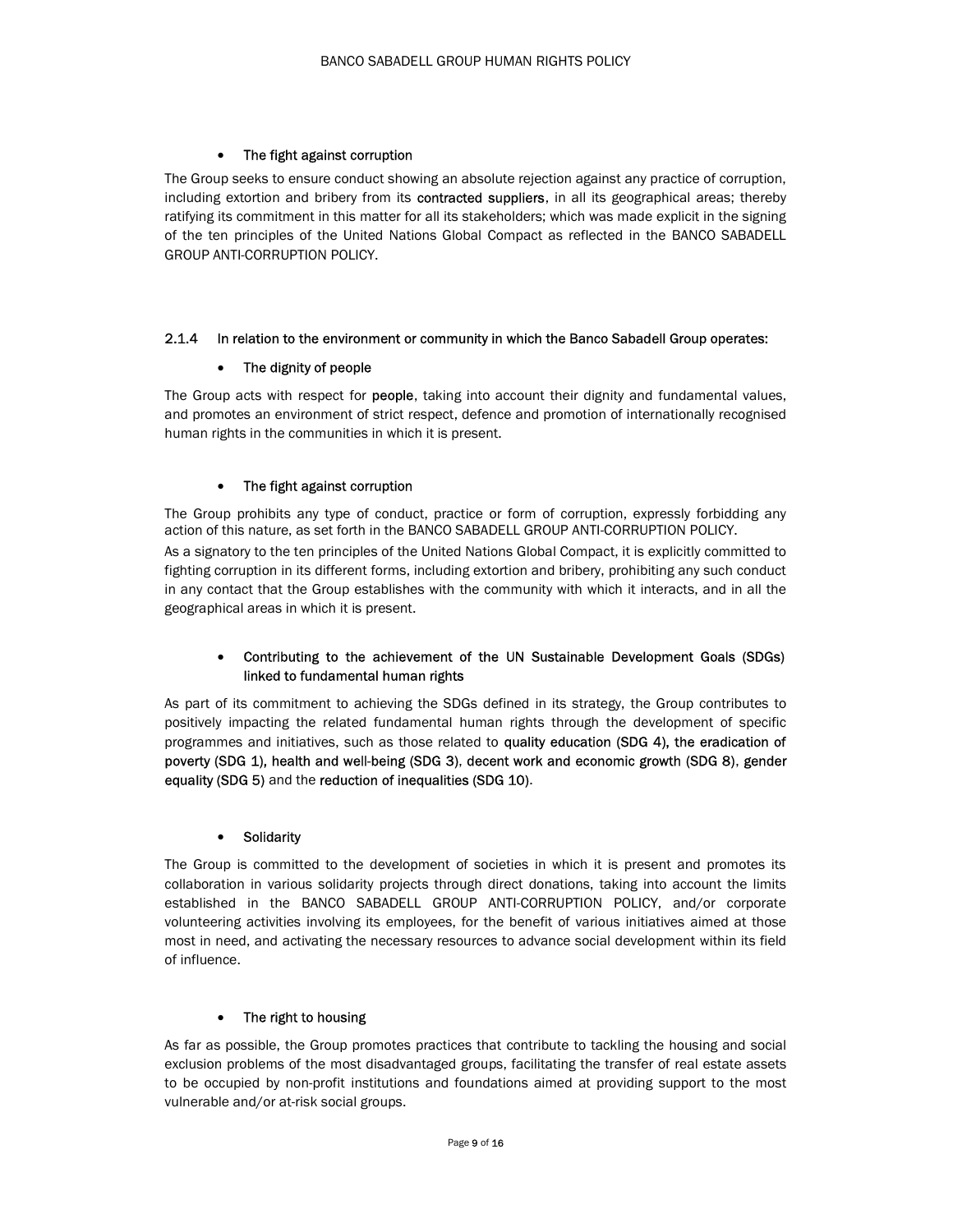### • Inclusion

The Group promotes inclusiveness among all its stakeholders, including society as a whole.

For this purpose, it promotes and participates in financial literacy programmes, and with a focus on the group of people in situations of social exclusion, the Group collaborates in projects specifically aimed at their integration into the labour market.

### • Transparency

The Group, through the various communication channels at its disposal, provides analysts, investors and/or shareholders with complete, clear and truthful economic and financial information which faithfully reflects its accounting and equity reality, in accordance with generally accepted accounting principles and applicable international financial reporting standards.

The publication of its financial data and profit and loss reports, available on the corporate website, is based fully on the principles of transparency of information, in accordance with the applicable legislation.

### 2.2 Management parameters

The Group integrates its commitment to support and respect human rights into its strategy, processes and operating model, so that all entities within the Group are responsible for their compliance, each in its field of influence, in order to achieve the Group's objectives on the matter of human rights.

In particular, the Group identifies, prevents and mitigates, establishes remediation mechanisms and training on the potential negative human rights impacts of its activities and processes, especially in the granting of financing to companies, in the human resources management model and also in supplier contracting processes.

Figure 2. Commitments

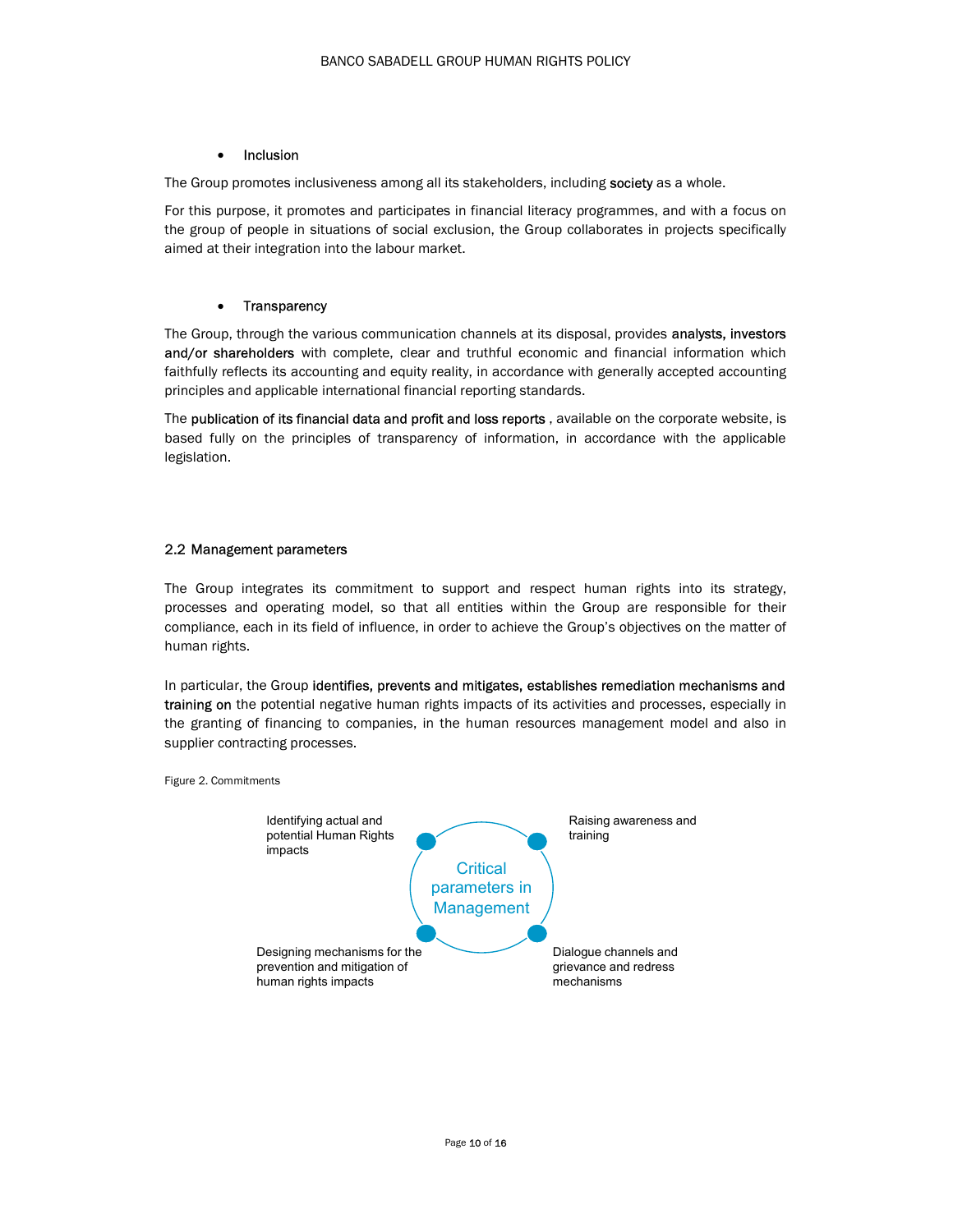### 2.2.1. Identification of actual and potential human rights impacts on the various stakeholders

The Group provides employees with the appropriate procedures to analyse the customer's needs through study processes and granting of financing that take into account aspects such as: the customer's ability to pay, the prudent relationship between the amount lent and the value of the guarantee, or information on the costs of the products; analysing them based on the financing and investment transactions under the premise of minimising the possible risks of over indebtedness or other negative impacts related to human rights.

Moreover, through the **identification** of the rights involved in the management of its human resources, and with the desire to avoid a possible negative impact on its group of **employees**, the Banco Sabadell Group aims to ensure equality in its selection, internal movement and external contracting processes, ensuring that the working conditions (working timetables, rest periods, leave, flexibility, work-life balance, remuneration and social benefits), together with the safety of the workplace, comply with labour regulations in force; acting in accordance with the principles of dignity, diversity and inclusion involved in these processes.

Similarly, it makes all applicable preventive measures regarding safety and occupational risk prevention available to employees, ensuring that they have the necessary training in this matter and that they carry out their activities in safe conditions. All employees must comply with the published health and safety obligations and report any concerns, safety violations or incidents immediately.

In addition, being aware of the risk of potential data and privacy breaches, the Group acts to ensure the protection of personal data through the appropriate management of this information; and conducts the marketing of its products and services, marketing and advertising in a way that safeguards personal information relating to customers and the community with which the Group interacts.

As regards the identification and control of risks related to corruption, in each of the companies of the Group as applicable, the Board of Directors, either directly or, where appropriate, through the corresponding Committees, promotes and supervises the adoption and implementation of a specific anti-corruption programme within the Criminal Liability Prevention Programme. In addition, as part of its training programme, the Group has a specific course on the subject, which is compulsory for all employees as well as specific training plans on anti-money laundering and countering the financing of terrorism, as explicitly set forth in the GROUP'S ANTI-CORRUPTION POLICY and in the BANCO SABADELL GROUP ANTI-MONEY LAUNDERING AND COUNTERING THE FINANCING OF TERRORISM POLICY, respectively.

### 2.2.2. Designing mechanisms for the prevention and mitigation of human rights impacts

The Group develops the appropriate tools to avoid causing, contributing to or being associated with adverse human rights impacts.

In this regard, the Group requires its suppliers to have knowledge of, respect and formally adhere to the CODE OF CONDUCT FOR SUPPLIERS, which is reflected in the OUTSOURCING POLICY and is publicly available on the website, which determines the fundamental principles in terms of human rights which must be respected in the exercising of their business activity, and which must include best practices in ethical, social and environmental matters. This ensures that the hiring of employees by the Group's suppliers is done in accordance with labour legislation in force as well as the international labour conventions, including those of the ILO.

In addition, it provides for the possibility of conducting reviews, when deemed appropriate, to ensure suppliers comply with this code.

The tendering process for suppliers who apply to enter into business relationships with the Banco Sabadell Group is carried out in accordance with the parameters established in the GROUP'S OUTSOURCING POLICY. Given that outsourcing agreements may generate conflicts of interest between the parties involved, in order to avoid these conflicts, it is necessary to identify, evaluate and manage them in accordance with the criteria and procedures established in the aforementioned policy, which includes specific sections for the management of these possible conflicts.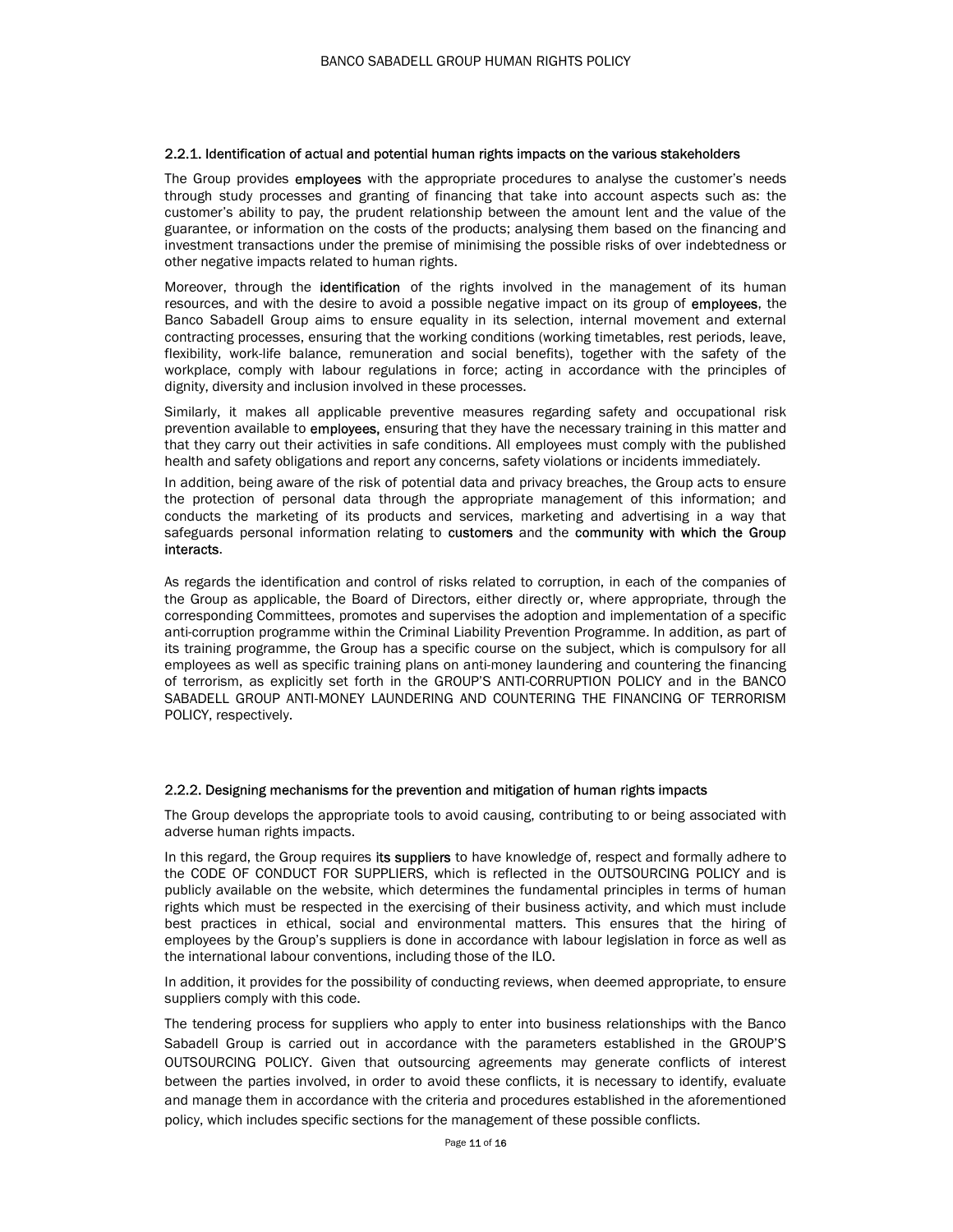In addition, the Banco Sabadell Group promotes the financing and investment in its products, paying attention to the most vulnerable groups, so that they are not discriminated against by the commercial offer available, also encouraging the design of the environmental and/or social products and services with the aim of fostering social and financial inclusion, and ensuring the practice of responsible lending. In addition, in order to protect those using its financial services, it strengthens the established procedures for information on financial services and the assessment of the borrowers' creditworthiness.

Finally, the Group promotes the maximum transparency for its customers when it comes to disseminating information on the products and/or services included in its commercial offer, adopting responsible communication practices that avoid the manipulation of information, offering all the necessary and relevant information to ensure that the appropriate decisions can be made, warning customers of the applicable risks, costs and fees, and protecting their integrity and honour, in accordance with the recommendations of the Code of Good Governance of Listed Companies of the Spanish Securities Market Commission (CNMV in its Spanish initials).

Access to customer data by the obliged parties is justified on the grounds of the data protection regulations, and business dealings are conducted, where necessary, in an environment that ensures the privacy of conversations and documentation used.

The Group addresses issues in the local communities in which it operates. Thus, with regard to the group of vulnerable mortgage customers, the parent company deals with the existing social housing problem, working to grant affordable and social rents which prevent a possible situation of social exclusion, and encourage an improvement in the socio-economic situation of this group through a complementary support service which facilitates their integration into the labour market. For the rest of the geographical areas in which the Group is located, such as its British subsidiary or its company in Mexico, its participation in various charitable causes and initiatives should be highlighted, which are mainly focused on supporting **people** in their respective geographical environments in situations of particular difficulty or vulnerability.

The Group will refrain from participating in the financing of operations whose object is directly related to anti-personnel mines and/or cluster bombs, because of their particular impact on the right to life and integrity of people, especially civilians, as well as from establishing business relations related to what are known as "controversial weapons" and/or "countries subject to arms embargoes"; both categories, according to the definitions set out in existing UN treaties and conventions, and as defined in the POLICY ON RESTRICTING FINANCE FOR AND INVESTMENT IN ACTIVITIES ASSOCIATED WITH THE ARMS INDUSTRY.

Since 2011, the Group has been a signatory to the Equator Principles, an international reference framework for the assessment and management of the potential environmental and social risks, including those related to human rights' violations. In doing this, the Group identifies risks related to human rights in its business operations in the financing of and/or investment in companies and/or projects and corporate loans.

With regard to its **employees**, the Group has established procedures for the selection, management, promotion, remuneration and development of people which ensure respect for diversity, equal opportunities, meritocracy and non-discrimination on any grounds, in line with the principles contained in the Code of Conduct, in its human resources plans (remuneration policy, equality plans, etc.), as well as with the provisions of the General Disability Law applicable in Spain. In accordance with the provisions of this Law, striving to ensure non-discrimination in the labour integration of the group of people with functional diversity, equitable environments are promoted, through direct contracting and also through alliances with entities of high standing in this field.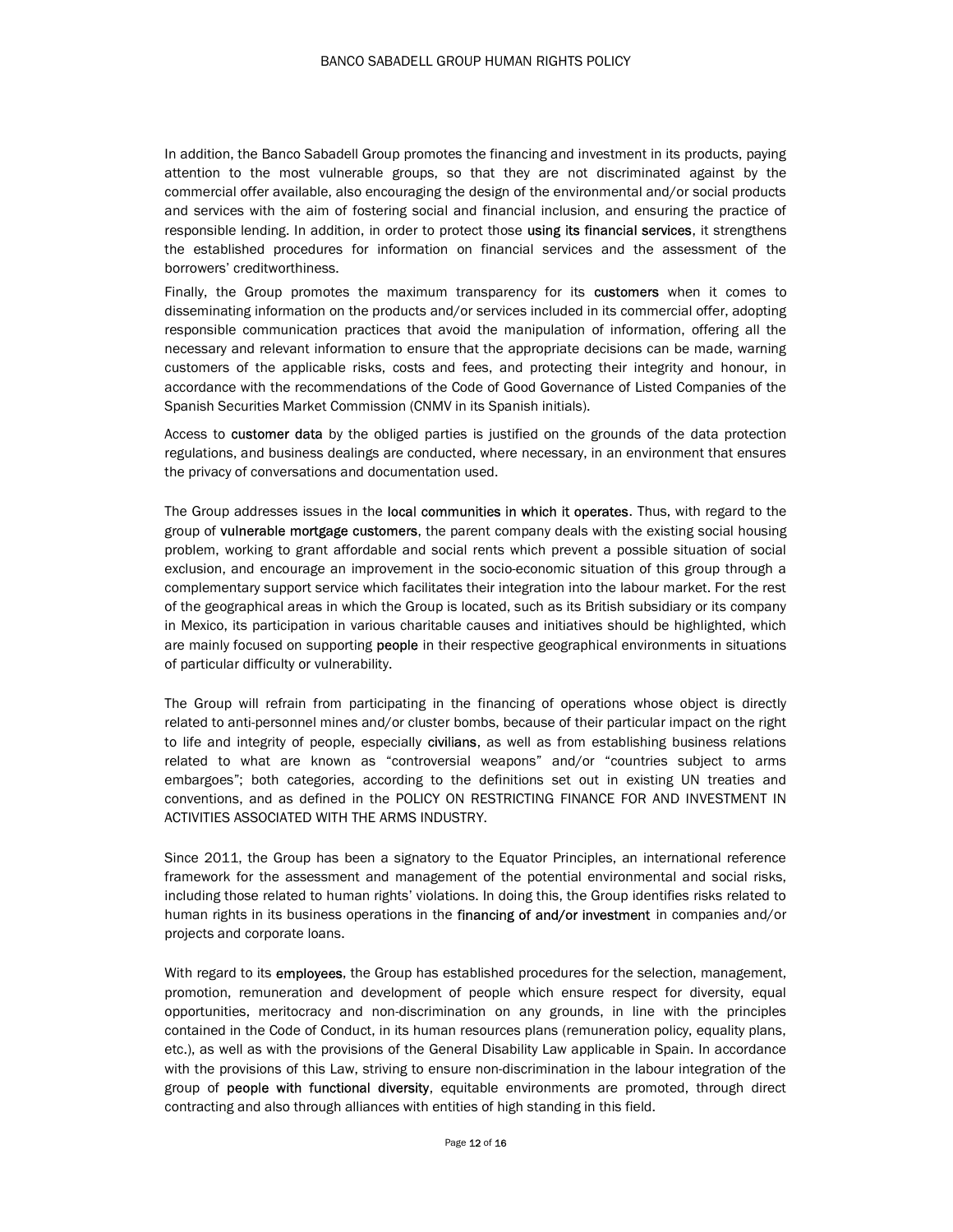In addition, the Group acts proactively to prevent, manage and mitigate the risk of possible occupational accidents, reinforcing measures if external circumstances (epidemics, pandemics, etc.) so require, with the aim of guaranteeing the health and safety of its employees in the performance of their duties and tasks; and also considering psychosocial factors related to occupational stress and the mental health of the workforce.

For this same group, in its explicit commitment to fight against any form of corruption, beyond strict compliance with existing regulations, the Banco Sabadell Group has an ANTI-CORRUPTION GROUP POLICY that applies to all its employees, as well as the CODE OF CONDUCT, and the CONFLICTS OF INTEREST, PREVENTION OF CRIMINAL LIABILITY and ANTI-MONEY LAUNDERING AND COUNTERING THE FINANCING OF TERRORISM Policies.

In this regard, the Group pays special attention to the accounts held by **political parties, people with public responsibilities or related institutions**, by controlling the donations and contributions they may receive from third parties; and the Banco Sabadell Group refrains from making any kind of contribution to these groups. As for donations made to non-governmental organisations and/or foundations in the form of sponsorships and/or collaboration; these are carefully analysed and independently audited by third parties in order to avoid any risk of corruption in any form.

In addition, in order to avoid possible conflicts of interest, the acceptance of gifts, personal advantages or benefits of any kind, for oneself or for a third party, from customers and/or suppliers is limited, as reflected in the Group's Code of Conduct, and in the GROUP'S GENERAL POLICY ON CONFLICTS OF INTEREST, in order to prevent, identify, evaluate, report and manage any possible conflict of interest that may arise.

Similarly, any conduct related to the giving, requesting, receiving or accepting of an unjustified benefit or advantage, of any nature, for oneself or for a third party, as undue consideration in business relationships is not tolerated; and any payment and/or collection must be for services actually provided, following established authorisation circuits, as well as being documented and accounted for.

### 2.2.3. Dialogue channels and grievance and redress mechanisms

The Group has established the necessary channels of communication for participation and dialogue with its various stakeholders, in order to be aware of any incident related to a possible violation of human rights, and it understands that grievance mechanisms are an essential part of ensuring due diligence in this area. For this purpose, the Banco Sabadell Group has set up several internal and external mechanisms that allow queries, complaints, conflicts of interest, claims and reports from its staff, customers, investors and shareholders, as well as from collaborators, suppliers and third parties with whom it has dealings. The existence of these confidential channels available to employees makes it possible to manage existing doubts about the practical application of the human rights at stale, as well as to report any possible breaches of the CODE OF CONDUCT.

The Group reports human rights aspects in the Consolidated Statement of Non-Financial Information, in compliance with the general provisions published in Law 11/2018 on non-financial information and diversity, as duly detailed in the BANCO SABADELL GROUP FINANCIAL AND RELATED NON-FINANCIAL INFORMATION DISCLOSURE POLICY.

### 2.2.4. Raising awareness and training

In the Group, knowledge and culture of human rights is promoted through the necessary related notifications, making employees aware of the importance of following the processes developed with the intention of being able to observe the maximum respect for human rights.

To do so, it collaborates in the development of training courses aimed at the early detection and communication of possible conduct which breaches these international principles, thus detecting and reducing the likelihood that they will materialise.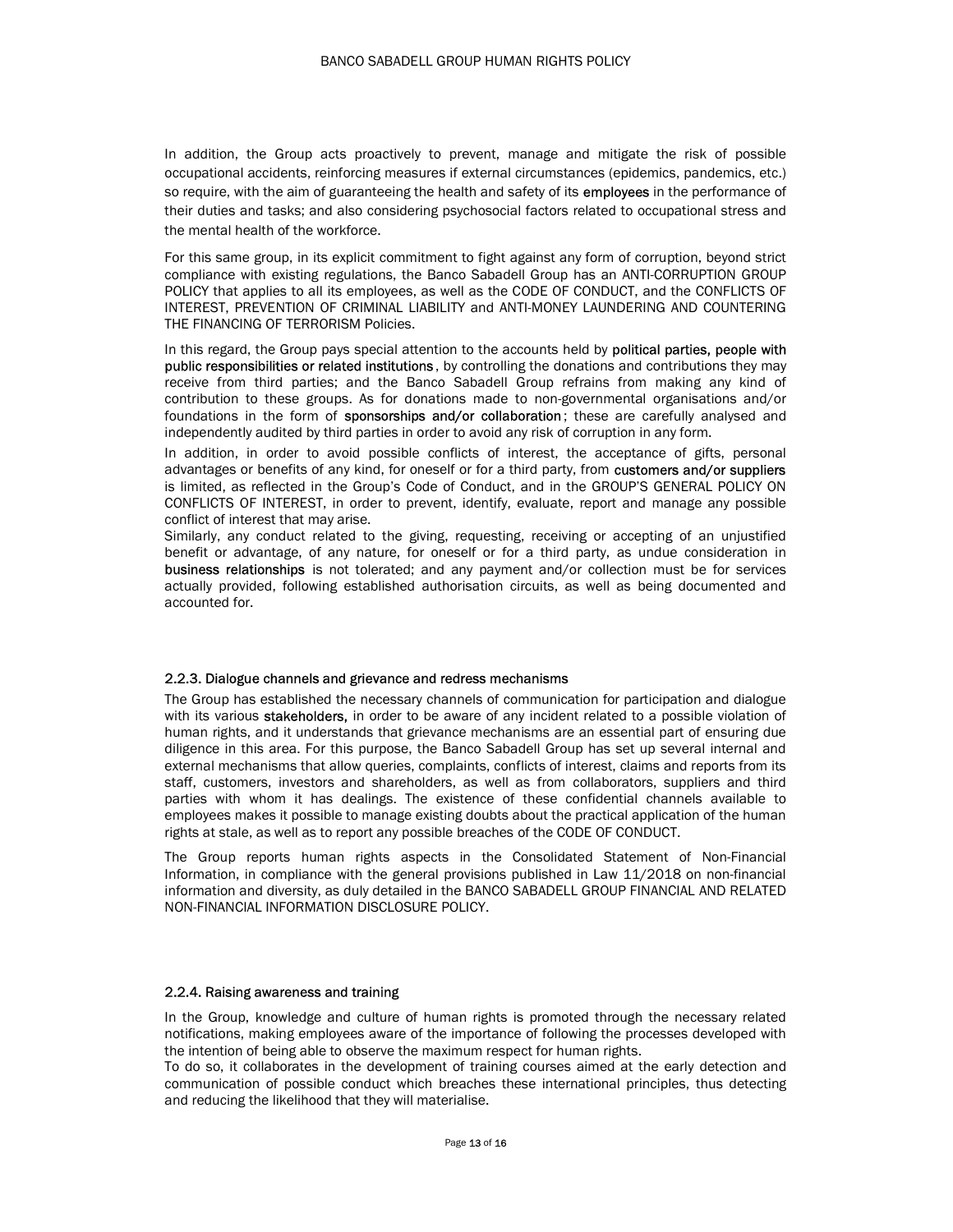In the case of people with posts that are exposed to a higher risk of potential impact on human rights, such as employees in departments that manage financing and/or investment projects in corporate loans, labour relations or data security, among others, these people have specific knowledge available in this regard, thus ensuring maximum respect and protection of the related human rights in the performance of their business activity.

### 3. Implementation

The Group has control instruments for the operational procedures arising from this policy, such as office tools with ESG information, which compile indicators related to human rights that comply with Law 11/2018 on non-financial information and diversity.

It is also necessary to highlight the Group's internal and external communication channels, through which stakeholders can send their queries, complaints, suggestions and claims; report both noncompliance with the Code of Conduct (0901CEC@bancsabadell.com), and any risk or possible incident related to human rights committed by the personnel concerned in the performance of their duties; ensuring the confidentiality of the informants' identities when dealing with these notifications.

In this regard, an email address has been set up where **affected employees** can send their complaints regarding the **equality plan** in force in each division; and specifically, in the event of any possible discriminatory conduct for reasons of gender, in relation to professional development, equal opportunities or their work-life balance, and also, in the event of sexual harassment, gender-based harassment and/or workplace harassment.

There is also a customer service department to handle and resolve complaints or claims from the Group's customers and financial users, working independently from the operating and business lines, in order to guarantee their decision-making autonomy, and under the principles of transparency, independence, efficiency, coordination, speed and security. Customers and users may also appeal to the **Customer Ombudsman** (or similar role according to the geographical area or the type of activity), an independent body from the Group which has the authority to resolve any issues referred to it, both in the first and second instances. Decisions by both of these services are binding on all the bank's subsidiaries.

The email addresses InvestorRelations@bancsabadell.com and accionista@bancsabadell.com are made available to institutional investors and retail shareholders, respectively, and are managed by the communication and contact with shareholders, institutional investors and voting advisers.

Anyone who forms part of the Group, whether through an employment relationship or as a member of its governing bodies, has access to the email address: CanalDenunciasGBS@bancsabadell.com, through which they can inform the organisation of any indication of a possible offence or irregularity due to individual or collective conduct or regarding activities that occur in the context of the activity of any of the Group's companies, including the activities carried out by third parties in their relationship with the Group, such as suppliers and/or providers of goods and services.

Finally, society in general, or third parties related to the Group, can channel any queries through the sustainability mailbox at (Sostenibilidad@bancsabadell.com), available on the corporate website in Spanish, Catalan and English.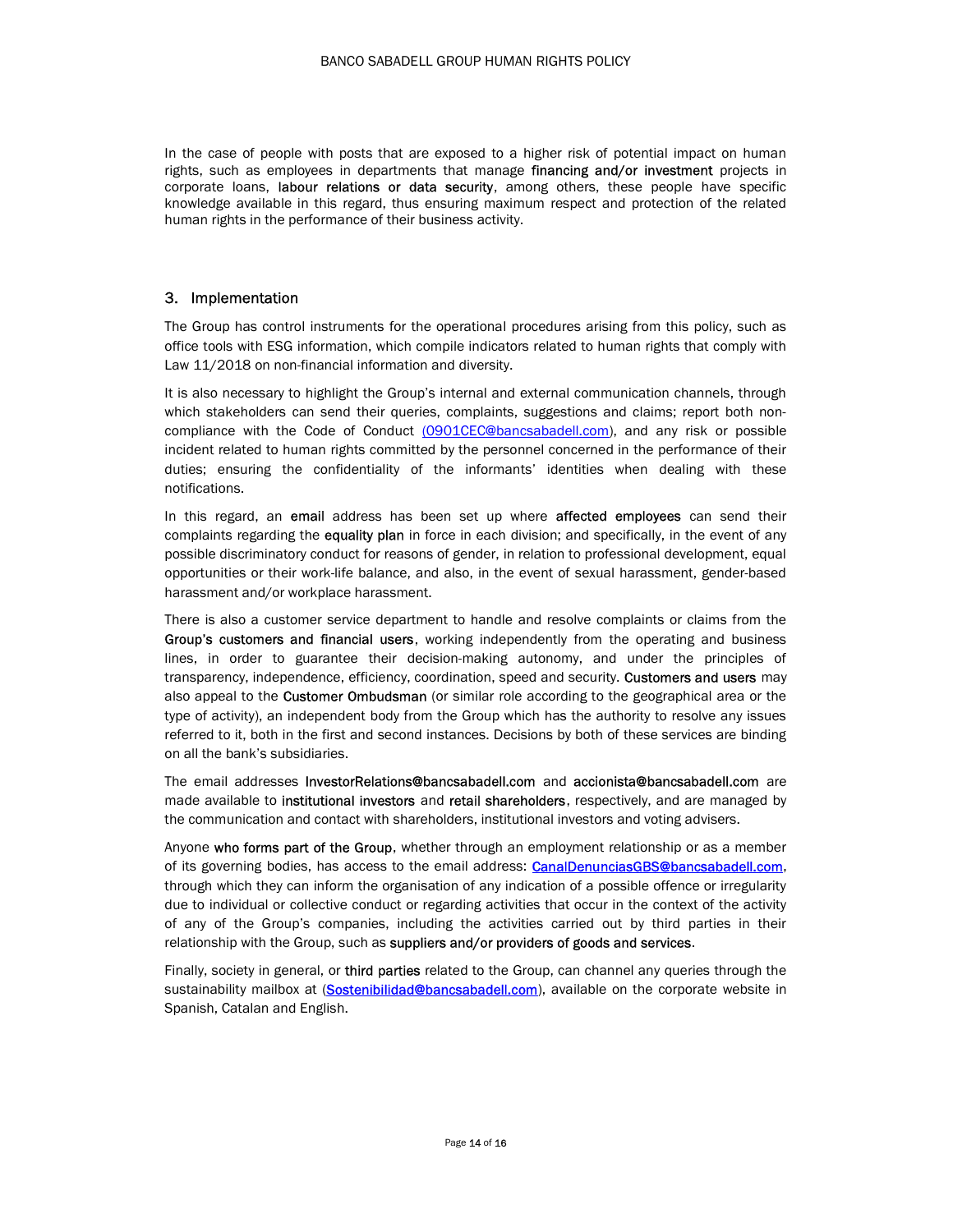### 4. Monitoring, evaluation and control

Through the annual Non-Financial Information Statement, the Group publicly discloses all aspects and indicators related to human rights in the institution, in accordance with the general provisions published in Law 11/2018 on non-financial information and diversity. This is accessible to all its stakeholders, investors and consumers; it promotes, through its Corporate Ethics Committee (CEC), the ethical conduct of the entire organisation to ensure compliance with the principles set forth in the Banco Sabadell Group Code of Conduct, this being the competent body to respond to the reports received through the Whistleblower Channel, or in the event of any criminal risk or potentially criminal act committed by any employee, collaborator, supplier or third party in their relationships with the Group.

Furthermore, the implementation of dialogue resources and participation channels established by the Banco Sabadell Group both internally and externally, for all its stakeholders (employees, customers, investors and shareholders, collaborators, suppliers or third parties) in the geographical areas in which it is present, serve as a vehicle for any query, complaint, suggestion and claim related to the matter of human rights in the performance of its activity; thus ensuring that, in the event of any violation in this matter, it can be reported; and guaranteeing the confidentiality of the informants' identities in dealing with these notifications.

For the proper management of these notifications, the necessary mechanisms are put in place to give redress or restoration to the victims of any possible violation or damage inflicted in this regard, in the event that the Group is directly responsible (by making apologies, restitution, financial or nonfinancial compensation, interim measures, etc.).

Also conducting workplace health and safety assessments, internal audits, stakeholder satisfaction surveys, or from information gathering sources (whether they are formal or informal, internal or external, direct or third party, quantitative or qualitative, related to the area of human rights protection and respect), acting as part of the investigation, evaluation and monitoring system in this regard. All this may reveal possible environments affected by negative impacts, which will provide the basis for correcting, if necessary, the procedures and ensuring due diligence, as part of a process of continuous learning, improvement and the prevention of future harm.

### 5. Document governance

The BANCO SABADELL GROUP HUMAN RIGHTS POLICY is approved by the Banco Sabadell Board of Directors, which is the highest authority in the approval of its policies and it comes into force from that moment on; with its content being subject to review at least once a year.

This policy is available to all employees through the channel that the Group considers appropriate at any given time; with an extract of it being published on the Banco Sabadell Group corporate website.